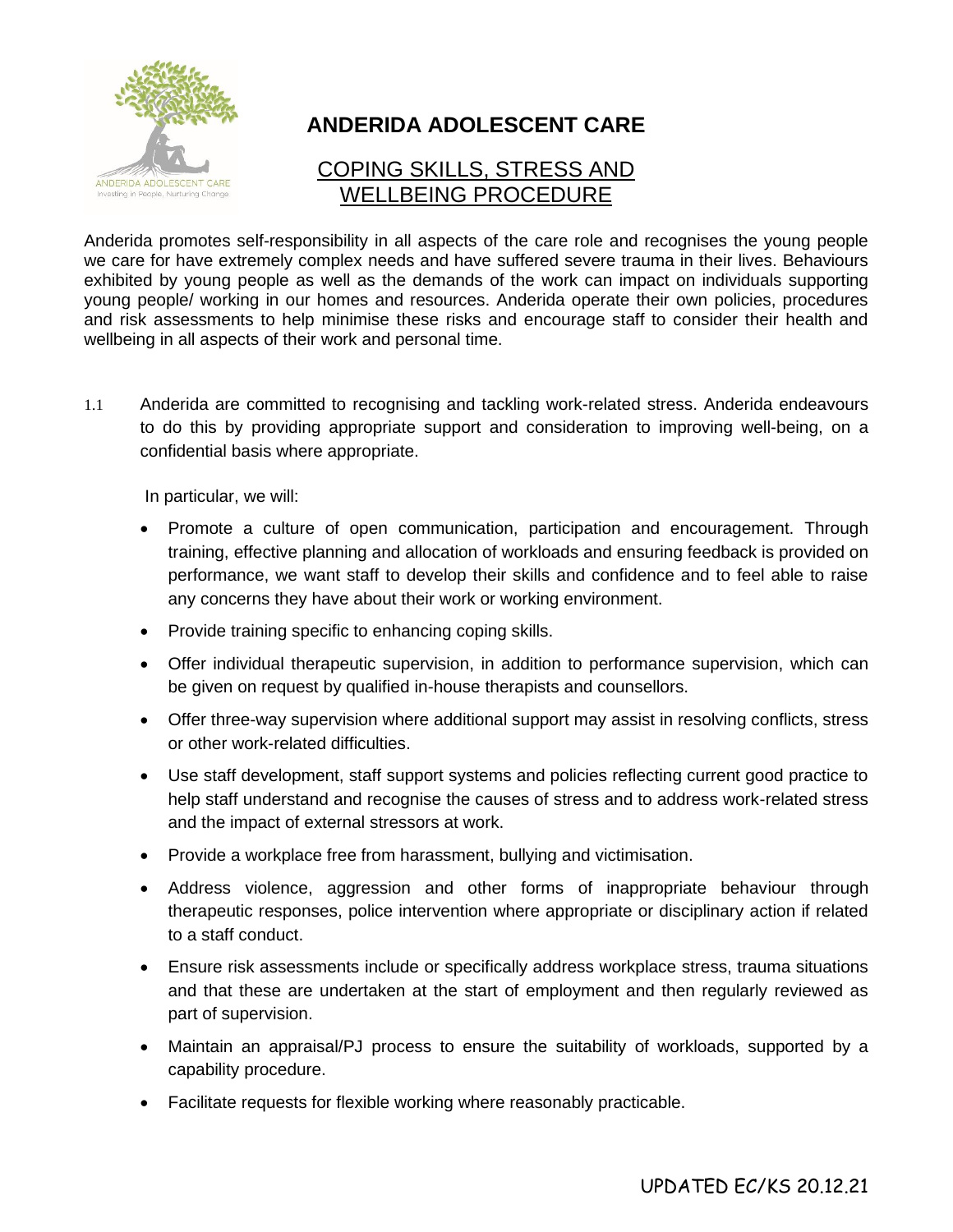- Ensure recognise their responsibilities in taking up these support opportunities in advance of and during stress/anxiety leading to work-related difficulties.
	- (a) This policy covers all employees.
	- (b) This policy does not form part of any employee's contract of employment and we may amend it at any time.

### **2. PERSONNEL RESPONSIBLE FOR THE POLICY**

- (a) Our board of directors has overall responsibility for the effective operation of this policy and for ensuring compliance with the relevant statutory framework. The directors have delegated day-to-day responsibility for operating the policy and ensuring its maintenance and review to the management team and employees who are subject to it.
- (b) Managers and employees will monitor the development and dissemination of good practice, the recognition of the symptoms of stress, awareness of and effectiveness of this policy to ensure it is achieving its stated objectives.
- (c) All managers have a responsibility to use the best practice tools available to them to recognise the signs and symptoms of stress and are encouraged to seek advice from line/managers/therapists/clinical consultants on how to best support stress/anxiety in the staff they manage.
- (d) Managers and employees must ensure that you familiarise yourself with the policy and act in accordance with its aims and objectives.
- (e) You must speak to your manager if you experience or are aware of a situation that may lead to a stress problem. You must plan and organise your work to meet personal and organisational objectives and co-operate with support, advice and guidance you may be offered by your line manager. Advice may draw on coping skills training or other methods to help manage stress, anxiety, low mood and emotional difficulties.

### **3. WHAT IS STRESS AND ANXIETY?**

- (a) Stress is the adverse reaction people have to life/work pressures or demands placed on them. Stress is not an illness but, sustained over a period of time, it can lead to mental and/or physical illness.
- (b) Anxiety is an excessive worry, sometimes accompanied by the physical symptoms of anxiety, such as shaking, sweating, palpitations, increased heartbeat, shallow, breathing, unsettled stomach during or in advance/anticipation of situations. Anxiety is a normal emotion that can be necessary for keeping people safe and alert to danger. However, where it is disproportionate to the situation, based on 'what if's' or has an impact on performance/ability to undertake your role and/or affects personal time, it would be considered harmful to you.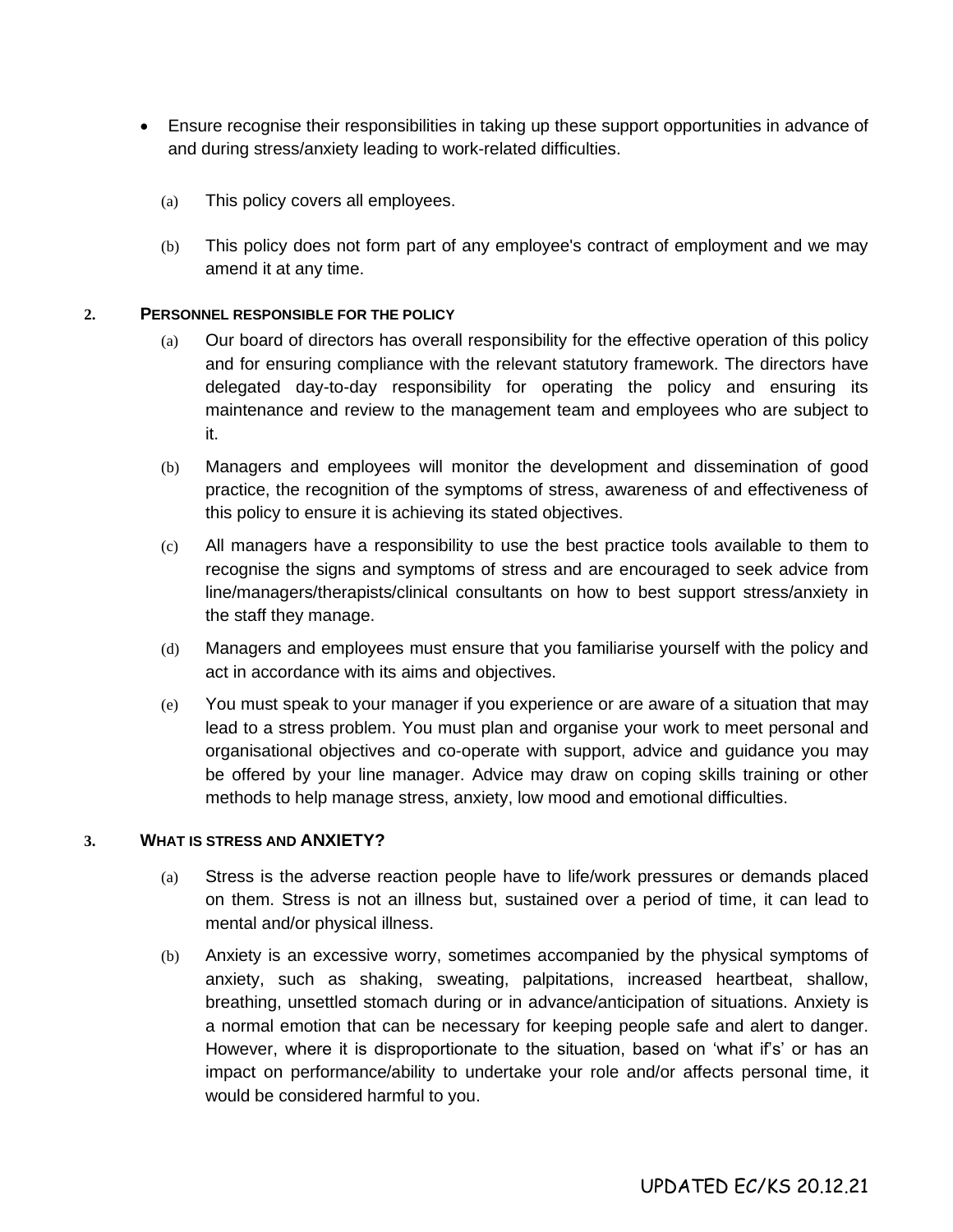- (c) There is an important distinction between working under pressure and experiencing stress or anxiety. Certain levels of pressure are unavoidable and relevant to the job, regulations and clients.
- (d) Stress and anxiety are individual and not necessarily an indicator that excessive pressure/demands have been placed but an individual response to life and workplace stressors.
- (e) Pressures outside the workplace, whether the result of unexpected or traumatic events such as accidents, illness, bereavement, family breakdown or financial worries, can result in stress. They can also compound normal workplace pressures.
- (f) We recognise that what triggers stress and the capacity to deal with stress varies from person to person. Individuals react to similar situations in different ways and will respond to different strategies methods of support on an individual basis. A one method fits all should not be applied.

# **4. LEGAL OBLIGATIONS**

- (a) We have a legal duty to take reasonable care to ensure that your health is not put at risk by excessive pressures or demands arising from the way work is organised. We meet this duty by being clear about the nature of the work and the situations that employees are likely to be involved in and must manage.
- (b) We ensure there is a clear on-call system so that appropriate telephone support can be accessed at all times.
- (c) This policy takes account of our obligations under the Health and Safety at Work etc Act 1974, Management of Health and Safety at Work Regulations 1999, Employment Rights Act 1996, Protection from Harassment Act 1997, Working Time Regulations 1998 and Equality Act 2010.

# **5. SUPPORT**

- (a) We have measures in place to assist staff who may be suffering from stress:
	- Supervision training, to assist staff and managers in recognising and coping with stress.
	- Individual health and wellbeing risk assessment in relations to work stressors and trauma situations at the start of employment, which will be reviewed during the stressful period/if an employee is suffering from stress and anxiety. Following high levels of staff absence the risk assessment will be reviewed.
	- Bi-monthly group supervisions with a clinical consultant psychologist.
	- Bi-monthly group child-focused Cognitive, Behavioural, Therapy sessions.
	- Monthly individual supervision.
	- Annual CHAT and appraisals which look at work-life balance.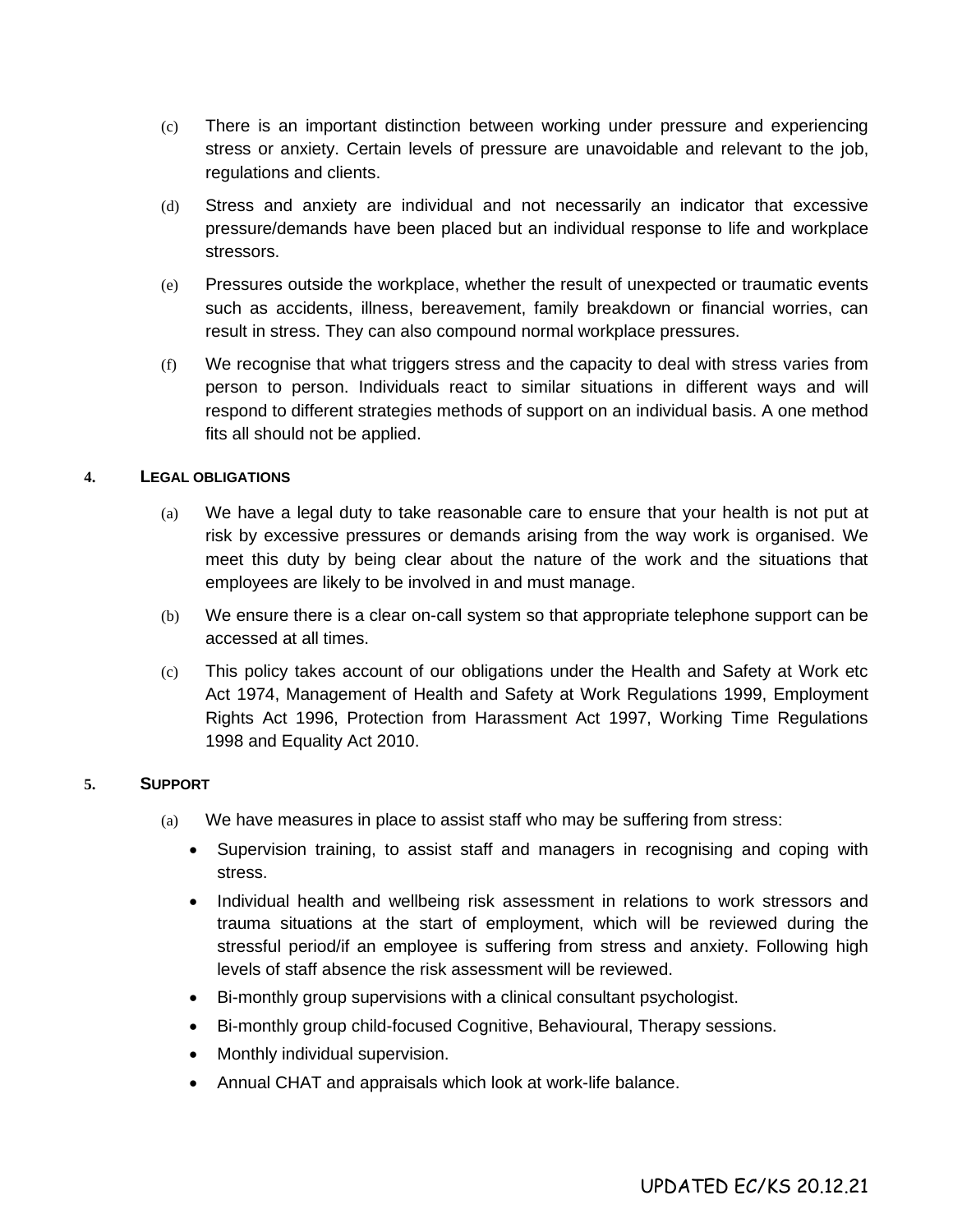- Confidential therapeutic supervision with in-house qualified therapists and counsellors.
- Approximately quarterly individual risk assessment review/screening for work or personal stress.
- (b) Managers should work consider the following options to provide support to staff suffering from stress:
	- Promote a culture of open communication and encouragement.
	- Effectively plan and provide feedback on performance.
	- Ensure that staff receive necessary training.
	- Monitor workloads and reallocate work where necessary to avoid harmful levels of stress.
	- Ensure that staff understand the standards of behaviour expected of them and others, and act on behaviour that falls below those standards.
	- Follow up if, despite concerns, employees are not following advise/strategies.

# **6. RESOLVING STRESS**

- (a) If you believe you are suffering from stress you should discuss this with your manager or supervisor in the first instance. If you feel unable to do so you should contact someone else within the management team who you feel comfortable to talk to.
- (b) Once an issue affecting your health comes to the attention of your manager, supervisor steps will be taken to address that issue. Those steps may include any of the following:
	- A supervision, possibly three ways to enable extra support/oversight of the concern.
	- A workload review, reallocation of work, monitoring of future workload or possible redeployment in another resource. Our Capability Procedure may be applied.
	- Where appropriate, investigation under our Disciplinary and/or Grievance Procedures.
	- Referral for medical advice, treatment and/or a medical report to be provided.
	- If you are on sickness absence, discussion of an appropriate return to work and review of individual risk assessment. Our Sickness Absence Policy may be applied.
	- The offer of therapeutic supervision. Which whilst optional could be considered of concern if you failed to accept this but remained unable to work or be effective in your role due to stress or anxiety.

# **7. ABSENCE DUE TO STRESS**

(a) If you are absent due to stress you should follow the sickness absence reporting procedure contained in your contract and/or our Sickness Absence Policy.